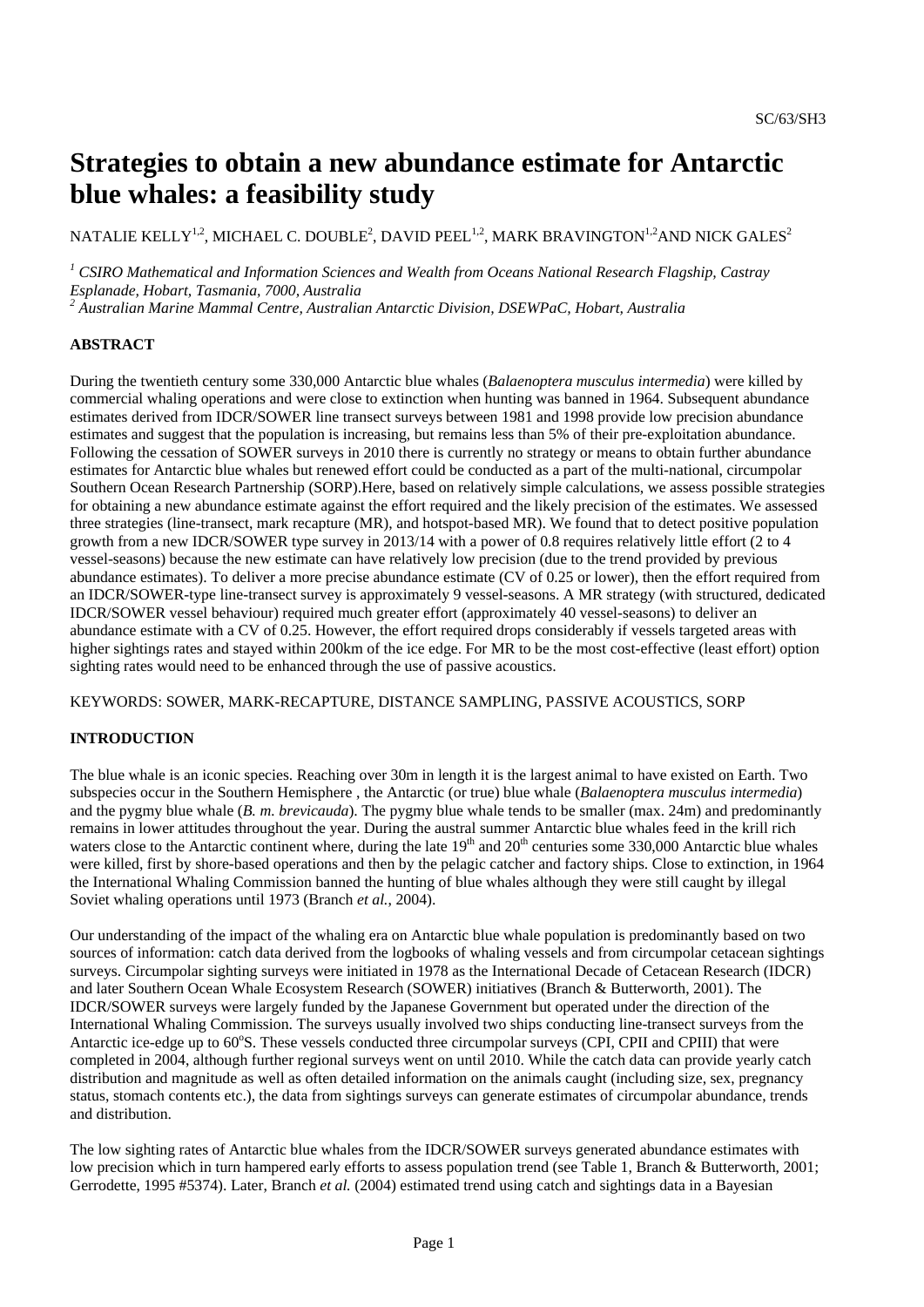modelling framework which estimated that the circumpolar Antarctic blue whale population decreased from preexploitation abundance of 239 000 (95% Bayesian interval of  $202000 - 311000$ ) to a low of around 360 individuals (95% Bayesian interval of  $150 - 840$ ) in the early 1970s. This represents a population decline of greater than 99%. This study also determined that from the lowest abundance the population had increased at a mean rate of 7.3% per year (95% CI 1.4-11.6%) and the estimated abundance in 1996 was 1,700 individuals (CV = 0.51, 95% CI 860 - 2900).

On completion of CPIII Branch (2007), using only the IDCR/SOWER sightings data and a maximum likelihood approach (Branch *et al.*, 2004), estimated the rate of increase to be 8.2% per year (95% CI 1.6-14.8%) with point abundance estimates for the mid-year of each circumpolar survey to be 453 ( $CV = 0.4$ ), 559 ( $CV = 0.47$ ) and 2,280 (CV  $= 0.36$ ) for 1981 (CPI), 1988 (CPII) and 1998 (CPIII) respectively (cf. Table 1). The associated sightings rate (number of pods per 1000 nm) reflected this increased abundance from 0.44 (CPI) to 0.67 (CPII) to 1.48 (CPIII). Branch (2007), noted that these circumpolar abundance estimates are likely to be underestimates of the true population size given individuals may have been north of 60°S during the summer months when the IDCR/SOWER surveys were conducted.

After the completion of the CPIII survey in 2003/04 further SOWER sightings surveys have been conducted but not with the specific aim of generating a new circumpolar dataset; the surveys focused largely in IWC Management Areas IV and V. In 2009 the Japanese Government indicated the 2009/10 would be the last SOWER survey after 32 years of effort covering some 216,000 nm and 4,100 vessel days (International Whaling Commission, 2009). With the cessation of the SOWER surveys there are now no large scale, formal cetacean sightings surveys operating in Antarctic waters and there is no strategy to monitor the recovery or otherwise of Antarctic blue whales. The loss of such surveys is of great concern given the predicted climatic and ecological changes in the Antarctic sea ice ecosystem (Nicol *et al.*, 2008) and the recent and very rapid expansion of the Antarctic krill fishery (e.g. Nicol *et al.*, 2011; Trathan & Agnew, 2010). Clearly these processes and activities may impact on all cetacean species that predominantly feed within the Antarctic ecosystem but arguably Antarctic blue whales are most vulnerable given the magnitude of depletion and their slower rate of recovery compared to other baleen whales (Branch *et al.*, 2004).

In 2009 the Southern Ocean Research Partnership (SORP) program was initiated within the International Whaling Commission to promote collaborative cetacean research through coordination, cooperation and data sharing between research groups and national Antarctic programs (SORP, 2009). Several projects have now been initiated under the SORP banner including studies focussing on the acoustic monitoring of fin and blue whales, niche portioning among baleen whales and mixing of humpback whale populations in Antarctic waters (Childerhouse, 2010). Without SOWER it seems that SORP is now the only program that could deliver the high-investment, multinational initiative that would be required to deliver a new abundance estimate for Antarctic blue whales.

Here, using broad assumptions and relatively simple calculations, we investigate potential strategies to obtain a new abundance estimate for Antarctic blue whales as part of a potential multinational SORP initiative. In considering feasibility, we explore the how effort (both in term of the total number of vessels required and the effort of each vessel within an austral summer season) affects the precision of abundance estimates (low CVs) and whether the levels of precision will allow trend in abundance to be estimated with a reasonable level of statistical power. These considerations are made in the context of projections of circumpolar abundance, as estimated by Branch (2007). The strategies assessed (line-transect, mark recapture, and hotspot-based mark recapture) were those with a well established theoretical basis and considered the most likely candidates to deliver a precise abundance estimates with the least effort (i.e. lowest financial cost).

## **FEASABILITY ASSESSMENT**

In the study we simply assess feasibility in terms of the effort required to deliver a specified level of statistical power to detect a positive population trend (line-transect) or a specified level of precision for an abundance estimate (line-transect and mark-recapture). Effort is measured in vessel-seasons where in one vessel-season the ship is 'on-effort' for 2,500 nautical miles (as if it were on a SOWER survey). Final measures of effort are usually reported assuming an 8.2% annual rate of increase using the point estimated derived from the last abundance estimate (CPIII) and that the future survey would operate in the 2013/14 season. We have chosen this season because logistically it would be the first opportunity to initiate any structured, multinational survey effort of this scale. Although this implies a single season of effort we would not expect all the effort required to occur in a single year due to the difficulties in coordinating polar programs and the long and variable lead-in times for voyage planning. Effort might more reasonably be expected to be spread over a period of up to about three years (perhaps 2013/14 to 2015/16).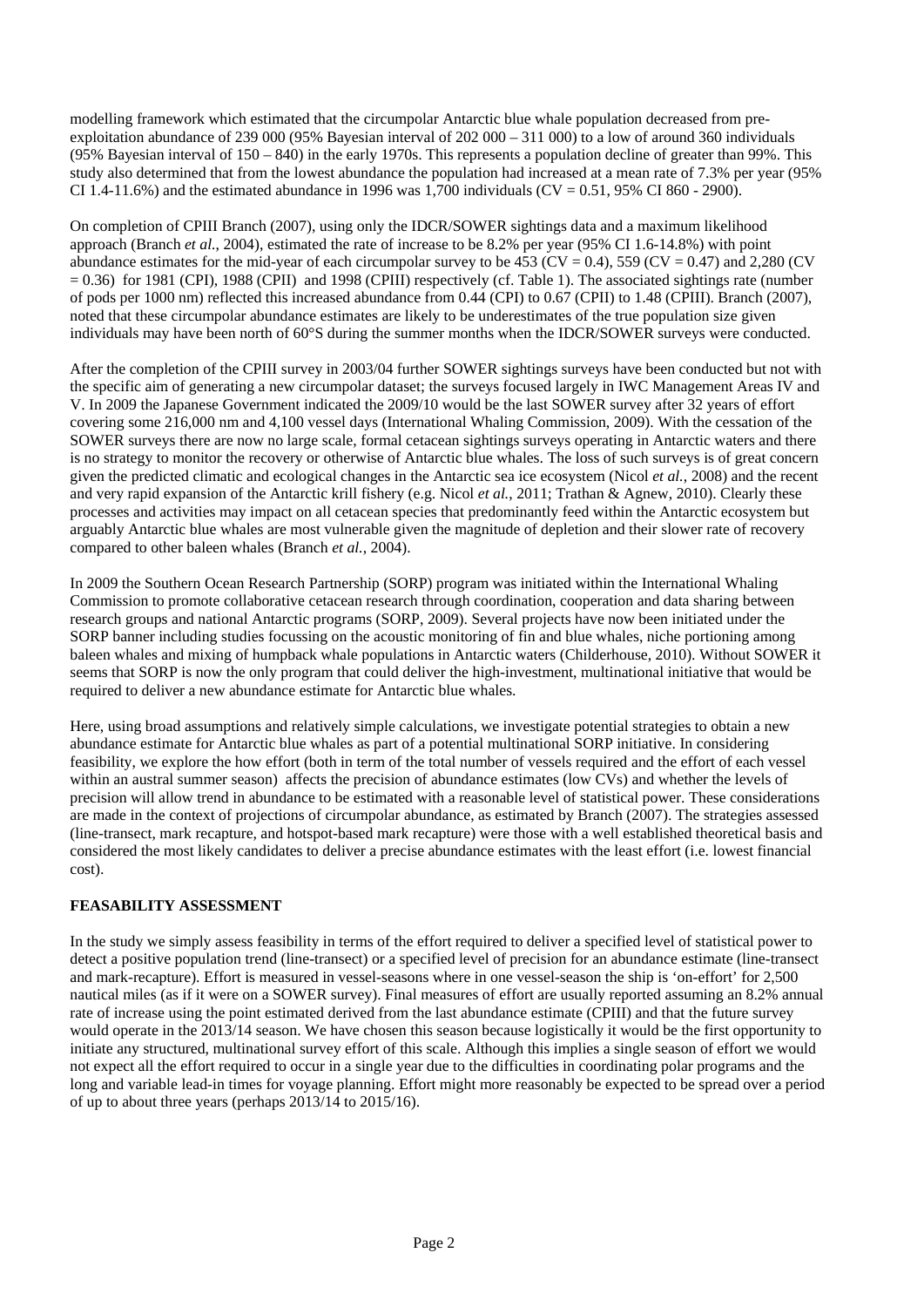#### **LINE TRANSECT SIGHTINGS SURVEY**

The most obvious, established strategy to obtain a new circumpolar abundance estimate for Antarctic blue whales is to repeat a visual line transect survey similar to the IDCR/SOWER surveys. During the CPI, CPII and CPIII surveys, two vessels travelled along transects within a given longitudinal block within a single season; moving to another longitudinal block the following season; total distances 'on effort' for each circumpolar survey are given in Table 1.

In addition to estimating circumpolar abundance from the three CP surveys, Branch (2007) estimated the annual rate of change for Antarctic blue whales using an exponential growth model,

$$
\hat{N}_t = N_0 (1+r)^t,
$$

[Equation 1]

where *t* is the number of years after the starting year;  $N_t$  is the projected population at time  $t$ ;  $N_0$  is the estimated population at time 0 (i.e., at 1981, the first time point for which there is a circumpolar abundance estimate); *r* is the estimated annual rate of increase.

Although the values of the parameters in this model can be estimated relatively simply Branch (2007) recognised that the geographical distribution of whales changes from year to year, generating what is known as 'additional variance' or 'process error'. To account for this additional variance (assumed to be equal for all three CP abundance estimates) Branch (2007) derived a convenient negative log likelihood expression for generating maximum likelihood parameter estimates,

$$
-\ln L = \sum_{i} \left[ \ln \sqrt{CV_{t}^{2} + CV_{add}^{2}} + \frac{(\ln N_{t} - \ln \hat{N}_{t})^{2}}{2(CV_{t}^{2} + CV_{add}^{2})} \right],
$$

[Equation 2]

where  $CV_{add}$  is the additional variance, and  $CV_t$  is the variance of each survey.

This maximum likelihood approach can be used to estimate the power to detect a positive rate of change in abundance of Antarctic blue whales given the three abundance estimates from the CP surveys and a new estimate from a future 2013/14 SOWER-type survey (of 35,000 nm effort or 14 vessel-seasons). A power of 0.8 is considered reasonable in experimental design (e.g. Thomas & Juanes, 1996) and is the benchmark used here.

As abundance estimates are log-normally distributed, an algebraic method to calculate power would introduce bias (Zhou & Gao, 1997) therefore we used Monte Carlo simulation. First, abundance estimates for a future survey (in 2013/14) were generated for a range of annual rates of change (1 to 12%). Then the CV for the estimate was calculated based on the assumption that if the new survey has similar effort to past surveys then the only factor affecting the CV of a new survey is abundance itself; as such the CV will be a function of 1/sqrt(abundance) (Burnham *et al.*, 1980; Gerrodette, 1987). Therefore using the CVs of previous abundance estimates we crudely estimated the CV of a future survey given the estimated abundance at the time of the survey (see Figure 2 for fitted non-linear function). Finally the simulated abundance estimates, along with their associated projected CVs, were then fed into the negative log likelihood expression (together with the abundance estimates and CVs from CPI-CPIII) to derive estimates of *r*. Out of the above maximum likelihood analysis, we can also derive a hessian matrix which allows the standard errors of the parameter estimates to be calculated. With each estimated *r*, and its standard error, we can then perform a simple Wald test to formally test whether *r* is significantly greater than zero (i.e., a one-sided test). Compared against a standard Normal distribution, the *p*-value of this test is returned. Over a large number of simulation runs ( $\sim$  5000), the proportion of *p*-values that are less than a nominated significance level (0.05 is a reasonable Type I error level) is an estimate of the power of the future survey.

Figure 3 shows the relationship between power and the annual rate of increase; even if the rate of increase is as low as 4.5% there is still sufficient power (> 0.8 probability) to detect a positive population trend from a SOWER-type survey in 2013. It is important to note, however, that given that a positive rate of change has already been estimated in Antarctic blue whales using results of CPI-CPIII (Branch, 2007; Branch *et al.*, 2004) it would take a very low future abundance estimate (i.e., negative from 1998 estimate), accompanied by a high CV to greatly decrease the probability of detecting a positive rate of change over the four abundance estimates.

This process can also be used to estimate the maximum allowable CV that will still deliver a power of 0.8 for a set annual rate of population increase (*r*). Using this approach, if *r* is less that 4% then the precision required to deliver a power of 0.8 is not achievable regardless of effort. If r is 5% then the maximum allowable CV is 0.49; at rates of increase over 5% the maximum allowable CVs approach 1. These CVs were then used to estimate the effort required using Equation 3.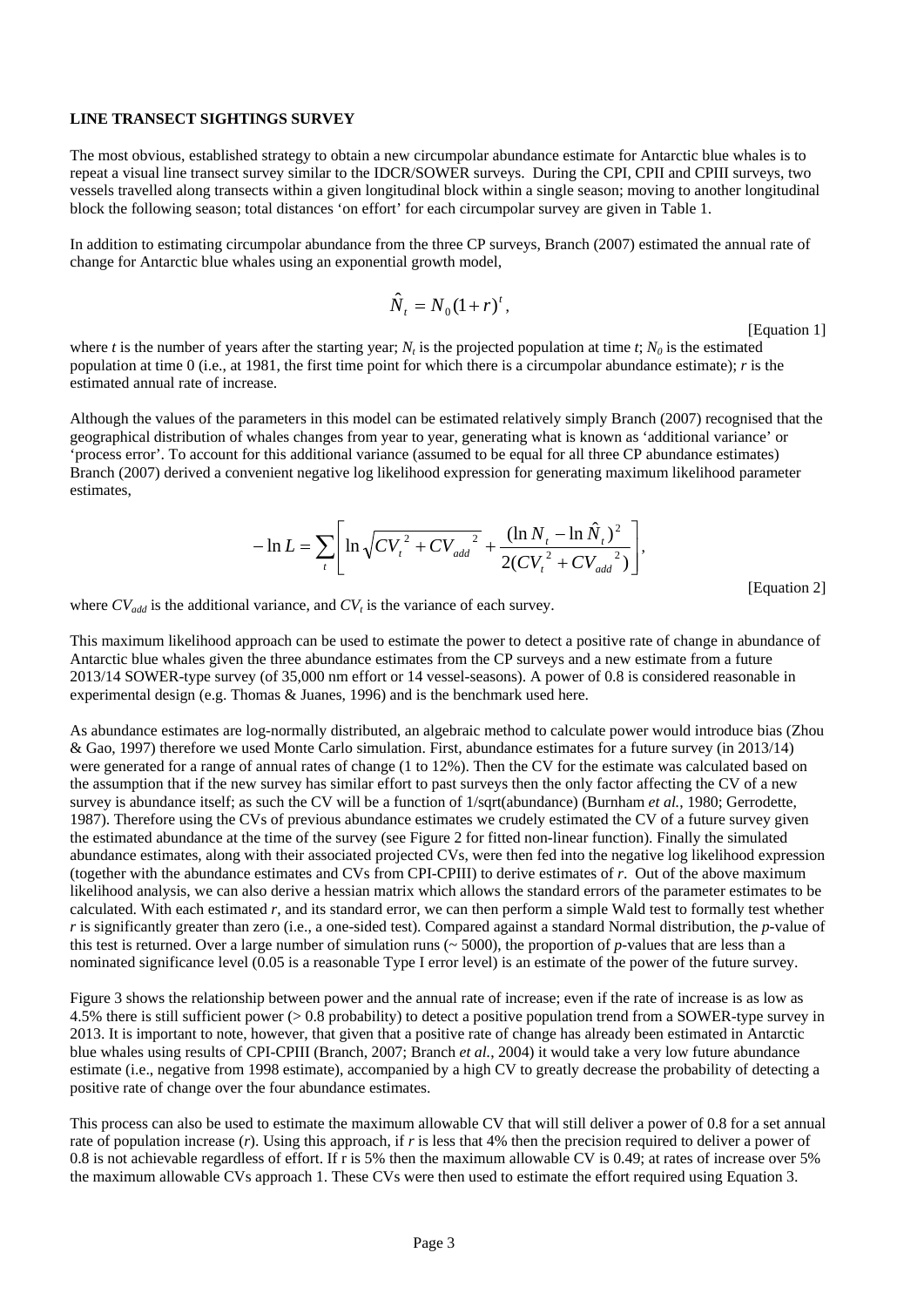Sample size required for survey 
$$
2 = \text{Sample size survey } 1 \times \left(\frac{CV1}{CV2}\right)^2
$$

[Equation 3]

Assuming encounter rates scale linearly with abundance, the effort required in survey 2 to achieve CV2 given the projected increase in abundance would be:

Corrected sample size survey 
$$
2 = \text{Sample size survey } 2 \times \left( \frac{\text{Abundance } 1}{\text{Abundance } 2} \right)
$$

[Equation 4]

Again this approach assumes the operational behaviour of new survey is comparable to the previous surveys. For an *r* of 5% (CV=0.49) approximately 3.7 vessel-seasons of effort are required; for annual rates of increase greater than 5%  $(CV~1)$  as few as 2 vessel-seasons of effort (5,000 nm) will deliver a power of 0.8 to detect a positive trend in abundance.

The benchmark of sufficient power to detect a positive trend in abundance (given the three increasing abundance estimates) may seem rather unambitious or too low a bar. Any level of effort will be expensive and may not be a worthwhile investment if it only delivers an imprecise estimate that will later be of little value in any future efforts to monitor population trend. Rather perhaps an appropriate target should be an abundance estimate of reasonable precision, say with a CV of 0.25. Using Equations 3 and 4 we can estimate the effort required to deliver a CV of 0.25 in 2013/14 given a range of estimated rates of increase since 1998 (Figure 4). These data suggest that with an annual rate of increase of 8.4% estimated from CPI to CPIII (Branch, 2007) the effort required to produce a new abundance estimate in 2013/14 would be approximately 9 vessel-seasons.

#### **MARK-RECAPTURE**

A mark-recapture strategy has not been applied previously to Antarctic blue whales and so no previous abundance estimates are available based on this approach. As such we cannot estimate the precision required from a future survey to detect a positive trend in abundance with a specified level of power. Therefore, here we simply estimate the effort required to deliver an abundance estimate with reasonable precision (CV=0.25).

 In its simplest form (Equation 5), mark-recapture (MR) surveys can estimate the size of a population (N) using information from two 'sampling' events separated in time where the number of animals 'marked' in each session is known (M,C), as is the number that were marked in the first session, released and then recaptured in the second session (R). The equations to calculate the variance and CV of N are presented in Appendix A.

$$
N = \frac{(M+1)(C+1)}{R+1}
$$

[Equation 5]

This simple approach makes many assumptions about the study population such as equal probability of capture (sighting) for all individuals in each sampling session (zero heterogeneity of capture) and no births or deaths between sampling sessions (i.e. a 'Closed' population). For some studies these a assumptions will not greatly bias the population estimate but for many cases more sophisticated models are required to account for deaths, births, immigration, emigration, heterogeneity of capture and so on (Hammond, 2010).

Despite there being no precedent for MR studies on Antarctic blue whales, data exist that are useful to any MR-based study. Photo-identification data has been collected for Antarctic blue whales since 1987/88 with some 219 individuals identified from the 225 whale photographed. Most of the data have been collected in the last decade with 155 new individuals photographed since 2004/05 (Olson, 2010). In addition to photo-identification data biopsy samples have also been collected from an estimated 188 individuals with again most of the data being gather since  $(N-123$  individuals; A. Lang & C. Attard pers. comm.).

For the purposes of this exercise we adopting a simple two-capture session closed model and assume that there are 155 marked animals (M) within the population from previous photo-identification data (i.e. individuals identified post 2004).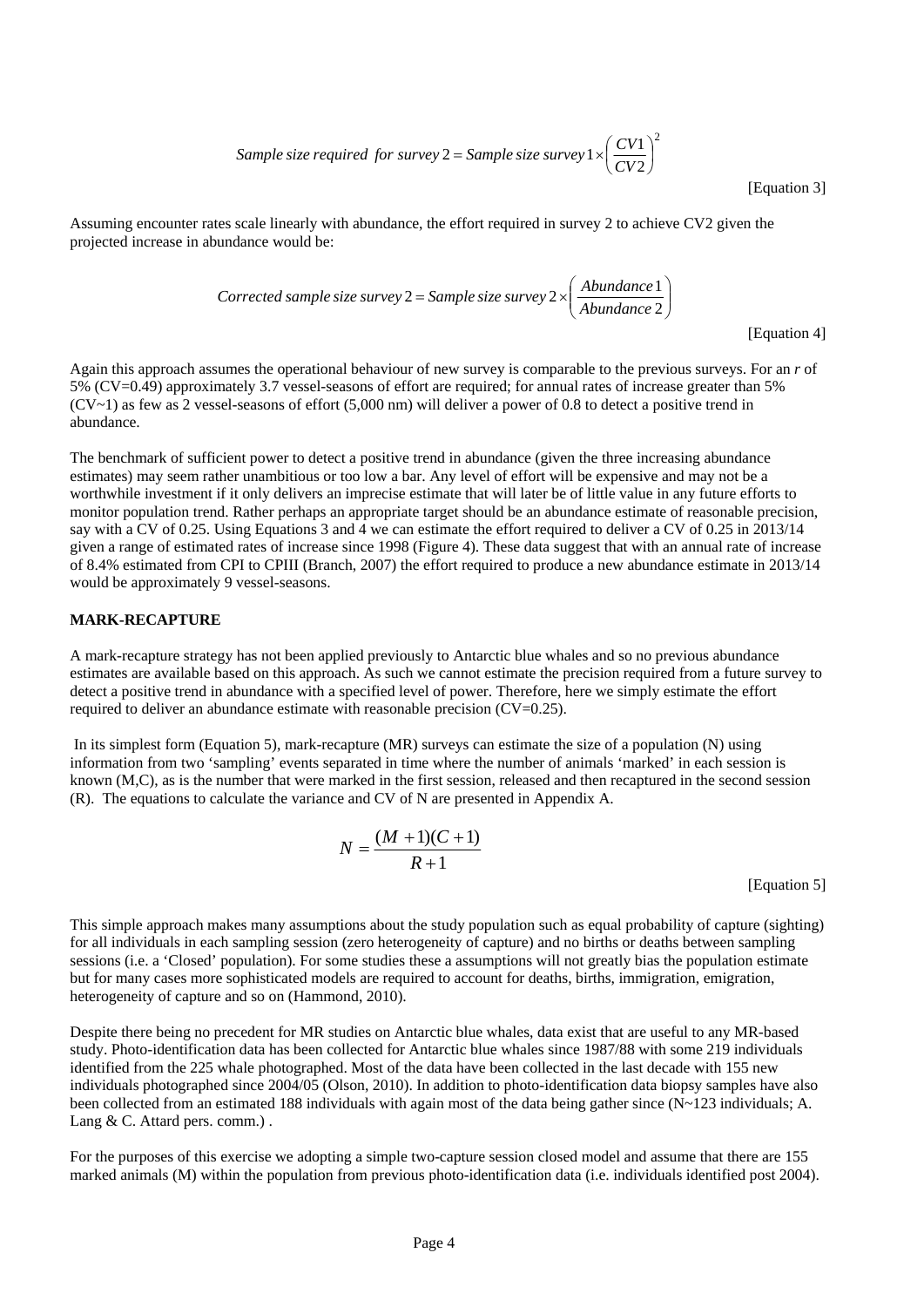We adopt this model here for simplicity but to complete this assessment we intend to use a simulation-based approach which will allow us to explore the effect of using more complex open models and multi-year capture-recapture histories (cf. Cooch & White, 2010; Devineau *et al.*, 2006) .

If we are seeking a new abundance estimate with a CV of 0.25 and M is 155 then we can calculate R (the number of required recaptures) from Equation A.5 (Appendix A) for a given annual rate of increase (*r*) since 1998 (which provides N from Equation 1). Hence we can also calculate C, the number of captures/sightings required from the future survey by rearrangement of Equation 5. The relationship between the annual rate of increase and the number of recaptures required to provide a CV of 0.25 is presented in Figure 5. We find that 655 sightings (C) would be required in the second sampling session for an annual rate of increase of 8.2% since CPIII (Branch, 2007).

Next we must estimate how much effort is required to sight 655 Antarctic blue whales. Here we assume all individuals sighted are also marked for the purpose of a MR analysis and that there is a linear relationship between overall sighting rates and circumpolar abundance. During the third IDCR/SOWER circumpolar survey, overall sighting rates were around 1.48 sightings of Antarctic blue whale schools per 1,000 nm of effort (Branch, 2007). Therefore, if the circumpolar abundance increased by 8.2% per year, the sighting rate in 2013 would be around 5 pods per 1000 nm of effort with an average of 1.48 individuals per pod (Branch *et al.*, 2004). Therefore if the ships followed track lines similar to the IDCR/SOWER survey vessels (moving evenly and systematically around the Antarctic coast line up to 60°S) we estimate approximate 40 vessel-seasons of effort would be required to sight 655 blue whales. If we assumed M to be 219 (the number of individuals in the photo-identification catalogue) then the effort required drops to 28 vessel seasons.

Although we have only focused on one method of individual identification (photo-identification) it is possible to combine population estimates derived from multiple sources (e.g. genetic and photo-ID mark-recapture programs ) in a weighted average estimate (See Appendix A).

## **SPATIAL MODELLING, PASSIVE ACCOUSTICS AND BLUE WHALE 'HOTSPOTS'**

Although appropriate for the aims of the IDCR/SOWER cruises there is no requirement for random or systematic distribution of effort for robust MR methods. Therefore it may be possible to increase encounter rates by focussing effort in areas where blue whales are more frequently sighted (hotspots).

Using IDCR/SOWER effort and sightings data (see Figure 6) we constructed a simple spatial model to estimate sighting rates in smaller regions within the overall IDCR/SOWER study area (Appendix B). From this model we can estimate the expected sighting rate for particular regions and relative to the ice edge. For example if the survey ship operated within 200km of the ice edge then the mean circumpolar sightings rate would be expected to 1 animal per 1000km of effort. However this value varies greatly between regions rising to 17 animals per 1000km in Sector 5 (Figure 6). Thus effort can be directed towards areas with greater sightings rates. If Sectors 1, 5 and 6 were targeted within 200km of the ice edge then 24 vessel-seasons would be required to provide the 655 sightings necessary to generate an abundance estimate with a CV of 0.25 (if  $r = 0.82$  and  $M = 155$ ). Again, if we assume M to be 219 then this drops to about 17 vessel seasons.

Sightings rates within hotspots may be improved further using passive acoustics. Male (and possibly female) Antarctic blue whales are vocal while in their feeding grounds and their sounds travel long distances (McDonald *et al.*, 2006; Sirovic *et al.*, 2007; Sirovic *et al.*, 2009; Stafford *et al.*, 2004). These calls therefore provide a method to locate individuals and groups. Gedamke and Robinson (2010) acoustically detected Antarctic blue whales and deployed multiple sonobuoys to triangulate the position of the calling whale(s). While obtaining multiple acoustic detections their work was conducted during systematic line-transect sightings surveys and so they did have the opportunity to close on calling whales. Although not a proven for blue whales, acoustic detection and monitoring is an effective technique for very rare species such as North Pacific right whales (Clark *et al.*, 2010; Wade *et al.*, 2006). Thus pilot studies are required to assess the effectiveness of this approach for Antarctic blue whales and the degree to which encounter rates might be maximised. Even if we assume a relatively modest outcome that passive acoustics doubled encounter rates then, in addition to targeting areas of higher density, the effort required to achieve some 600 sightings would fall below 10 vessel-seasons.

## **DISCUSSION**

This paper presents several strategies for delivering an updated abundance estimate for Antarctic blue whale. The strategies were assessed either by calculating the effort required (measured in vessel-seasons, assuming an 'on-effort track length of 2,500 nm) to detect positive population growth in 2013/14 with a power of 0.8 or simply the effort required to produce an abundance estimate with a CV of 0.25 or lower. If the benchmark was simply a power of 0.8 to detect positive population growth then very little effort is required (2 to 4 vessel-seasons) because the new estimate can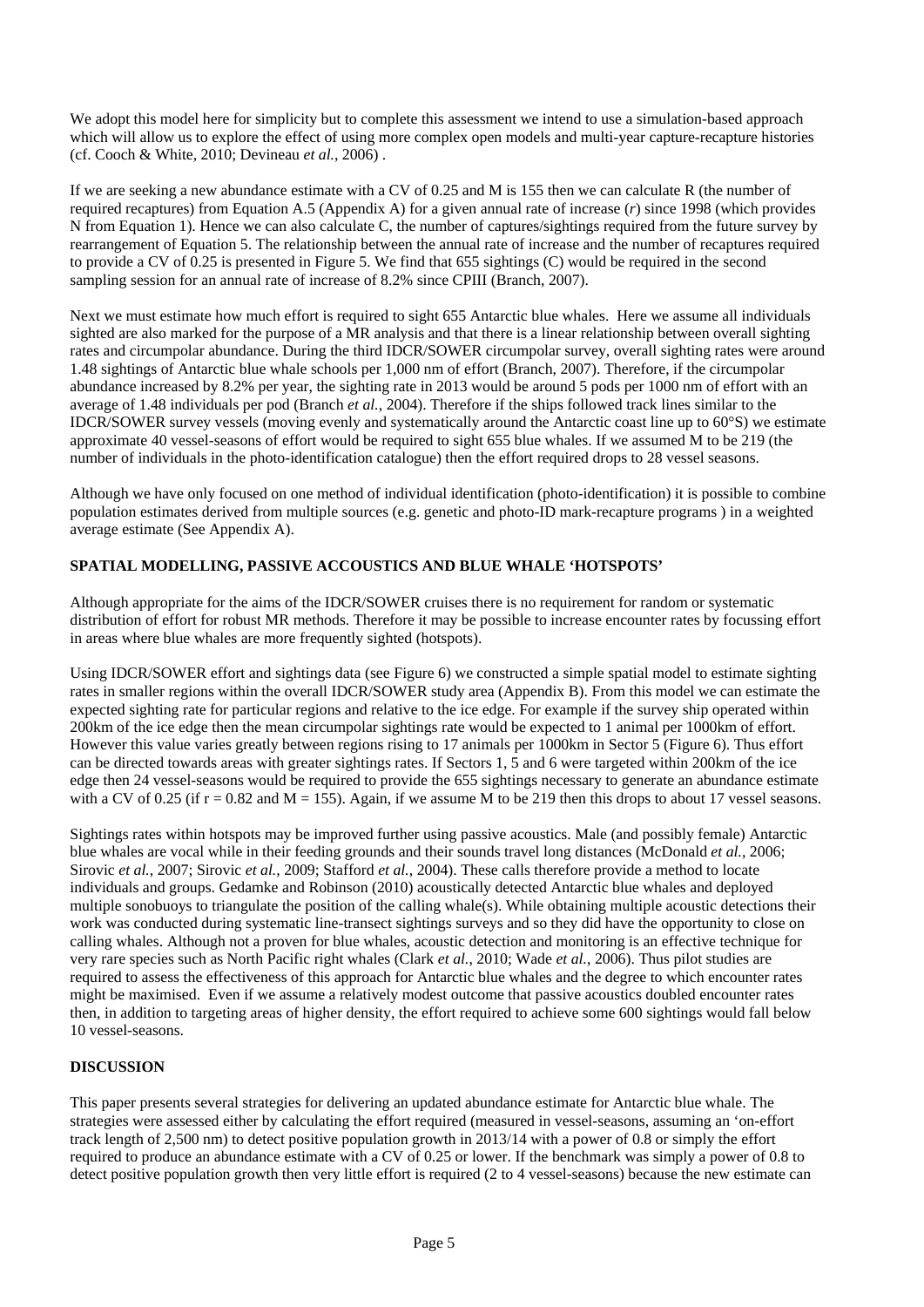have relatively low precision. This is largely due to the positive trend shown by the three abundance estimates from the CP voyages. If, however, the benchmark is a more precise abundance estimate (i.e. a CV of 0.25 or lower), then the effort required from an IDCR/SOWER-type line-transect survey is approximately 9 vessel-seasons.

The effort required using a MR strategy (with structured, dedicated IDCR/SOWER vessel behaviour) is much higher at approximately 40 vessel-seasons if we assume only 155 individuals are already 'marked' within the population. The effort required drops rapidly if the number of marked individuals is thought to be higher (to 28 vessel-seasons with 219 marked individuals). Effort drops further if vessels target areas with higher sightings rates and stay within 200km of the ice edge. Indeed if only the sector with the highest sightings rate was targeted (Sector 5) then less than three vesselseasons would provide the 655 sightings required to deliver an abundance estimate with a CV less than 0.25 (clearly this assumption is violated if the actual population in Sector 5 is not very large, but has simply aggregated during the IDCR/SOWER voyages). Clearly this would not be appropriate given the potential for population structure and incomplete mixing between sampling sessions but it does illustrate how targeting higher density regions can reduce the expected effort required.

For MR to be the most cost-effective (least effort) option sighting rates would need to be enhanced beyond those found in the hotspots discussed here. A strategy to increase sightings further is the use of passive acoustics (sonobuoys) to detect and locate calling whales. Although not yet tested in a dedicated of Antarctic blue whales this approach has been used successfully for very rare whales and such methodologies should be easily transferred to other relatively vocal species.

The calculations provided here are for guidance only and are provided to stimulate further analyses and discussions. Each calculation can be easily criticised for their inappropriate assumptions or over simplifications. Such discussions are important as there is significant scope to improve and expand the form of these calculations, although this may not necessarily change the overall outcomes.

Of course, in reality there are other considerations when adopting a survey strategy than effort alone. There may be reasons to invest more in a high-effort strategy if it can deliver additional outcomes than those considered here. An IDCR/SOWER-type survey would provide data not only on blue whales but all other cetacean species encountered in that region. Indeed such data are the basis of population or regional abundance estimate for Antarctic minke and fin whales as well as Antarctic blue whales (e.g. Branch & Butterworth, 2001; Bravington & Hedley, 2010; Okamura & Kitakado, 2009). Also if an IDCR/SOWER circumpolar survey was repeated then arguably the estimates would be considered more comparable to the previous estimates. Similarly, structured line-transect surveys would also provide improved information for other studies such as habitat modelling and for calibrating long-term acoustic monitoring data of several cetacean species relative to regional abundance estimates. However, one major drawback of an IDCR/SOWER-type survey is their complexity and the need for uniformity of protocols between vessels. Such surveys generally require a full dedicated voyage. As much of this future work is likely to rely upon an integration of whale research with broader polar research programs, then opportunities may be more restricted to work that can occur along with other research (such as oceanography, sea-ice experiments etc). If future abundance estimates are to be derived from multinational efforts then the coordination and delivery of the strict experimental protocols and track lines of an IDCR/SOWER-type survey will be a significant practical and logistical hurdle that may be difficult to overcome.

In contrast to line-transect surveys the MR approach, through the collection of biopsy samples and photographs presents a much more simple approach to derive an abundance estimate for Antarctic blue whales. Little standardisation is required between vessels and potentially the effort can be spread over many years. However, as can be seen from the calculations above there are significant advantages to marking a reasonably large number of individuals early in the study as this reduces the later effort required to deliver a precise abundance estimate. This is essentially a 'legacy model' where investment in effort now will continue to pay dividends for many years or decades to come. Importantly, given the relaxed survey protocols, any vessel operating in Antarctica could potentially generate data for this project if they can deliver photographs of sufficient quality for photo-identification. Indeed this may be an opportunity to engage Antarctic tourism vessels and station supply vessels in important data delivery if managed appropriately although it is clear there will need to be dedicated survey vessels to ultimately provide the magnitude of sightings required.

In the assessment of the MR strategy we have largely ignored the issue of population structure. Currently it is not known if there are distinct population Antarctic blue whales (Branch *et al.*, 2007) but from the distribution of lower latitude catch data during austral winters it seems plausible that separate breeding populations may exist. Even so any such structure may be mitigated to some extent by the large longitudinal movements reported for Antarctica blue whales both within and between seasons derived from Discovery tag data (Branch *et al.*, 2007). Regardless, population structure cannot be ignored and any MR would require a wide distribution of effort to reduce potential bias (Hammond, 2010)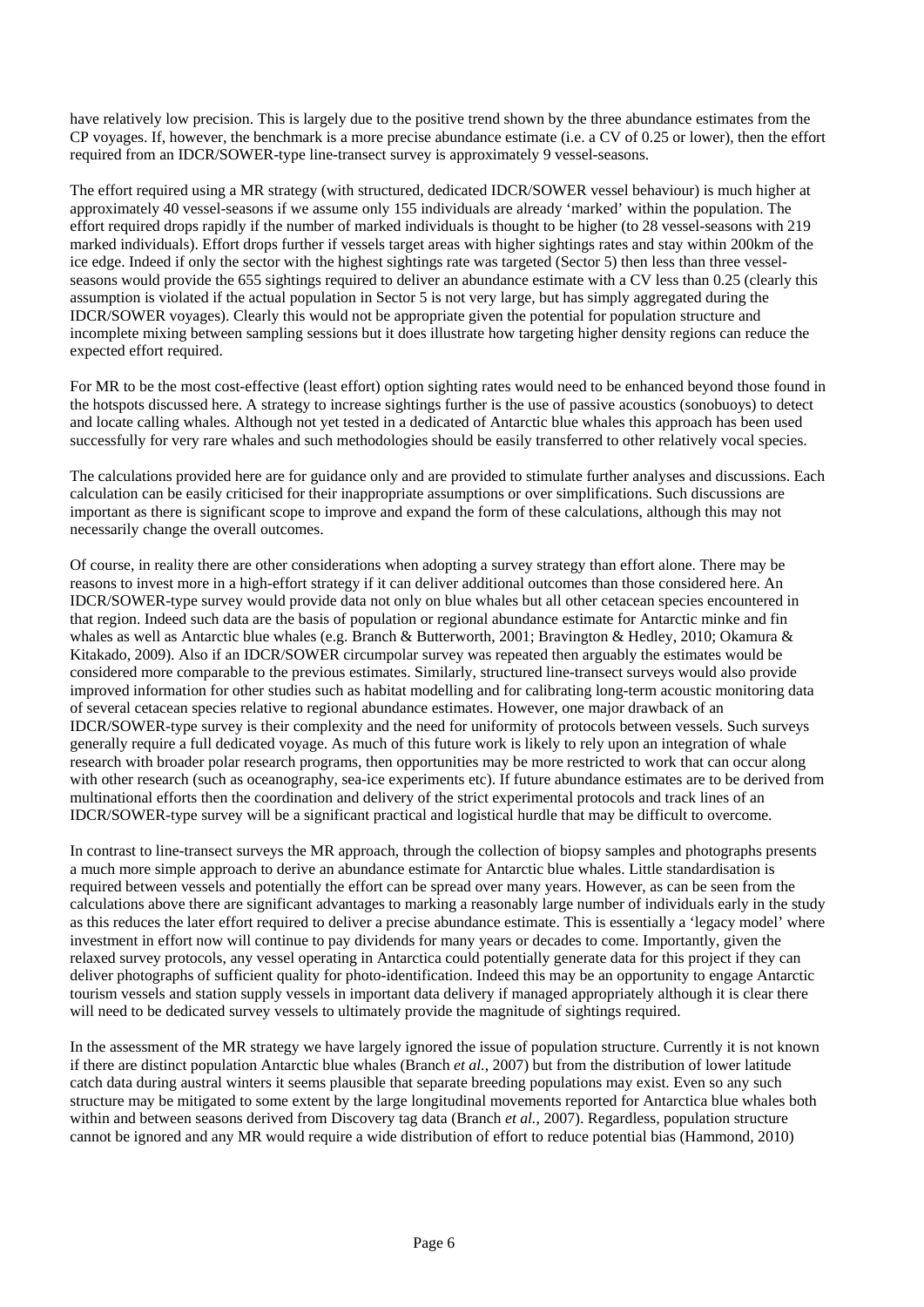In the presentation of the hotspot strategy we introduced the possibility of using passive acoustic techniques to increase sightings rates. This has great potential and it is hoped that trials of this approach will be conducted in the 2011/12 season on an Australian vessel as part of the SORP collaboration. However, in a MR approach this is likely to generate individual heterogeneity in sighting probabilities in that it is thought only males call and it is probable some males will call more loudly, more often and for longer periods than others. Clearly this approach will have to be adopted with caution and with a clear vision of how the data will be analysed given the potential biases this technique is likely to introduce.

In this paper we have not attempted to predict what effort can be delivered; that is, the number of vessels that could be provided by the international community for an endeavour such as this. Access to vessels for polar research is managed through a variety of mechanism in different countries with determinants including the excellence of the research, the relevance to national priorities and political aspects of regional and international engagement. It is obvious that any strategy, even one requiring less than ten vessel-seasons over several years, represents a significant investment in Antarctic research and will require considerable buy in from many Governments and their polar programs. Although ambitious, funding such an initiative is achievable if sufficient planning and collaboration occur. The SORP, which includes at least 12 nations with active polar programs, is an ideal mechanism for a project of this scale. A focused effort on understanding the current status and behaviour of the Antarctic blue whale builds well on the legacy of the multidecadal ; IDCR/SOWER cruises which made a significant contribution to non-lethal whale research in the Southern Ocean (International Whaling Commission, 2009).

## **ACKNOWLEDGEMENTS**

We thank Trevor Branch and attendees of the SORP Steering Committee meeting in Paris (April 2011) for valuable discussions and guidance during the development and preparation of this manuscript.

#### **TABLES**

**Table 1.** Estimates of Antarctic blue whale abundance, from (Branch 2007), for each IDCR/SOWER circumpolar survey; survey mid-year indicated in first column.

| Year         | Abundance | CV   | 95% CI      | Total survey effort (nm) | <b>Sighting rate</b><br>$\left( \text{pods} / 1000 \text{ nm} \right)$ |
|--------------|-----------|------|-------------|--------------------------|------------------------------------------------------------------------|
| 1981 (CPI)   | 453       | 0.4  | (250, 1200) | 41 558                   | 0.44                                                                   |
| 1988 (CPII)  | 559       | 0.47 | (270, 1700) | 31 007                   | 0.67                                                                   |
| 1998 (CPIII) | 2 2 8 0   | 0.36 | (860, 4200) | 35 411                   | 1.48                                                                   |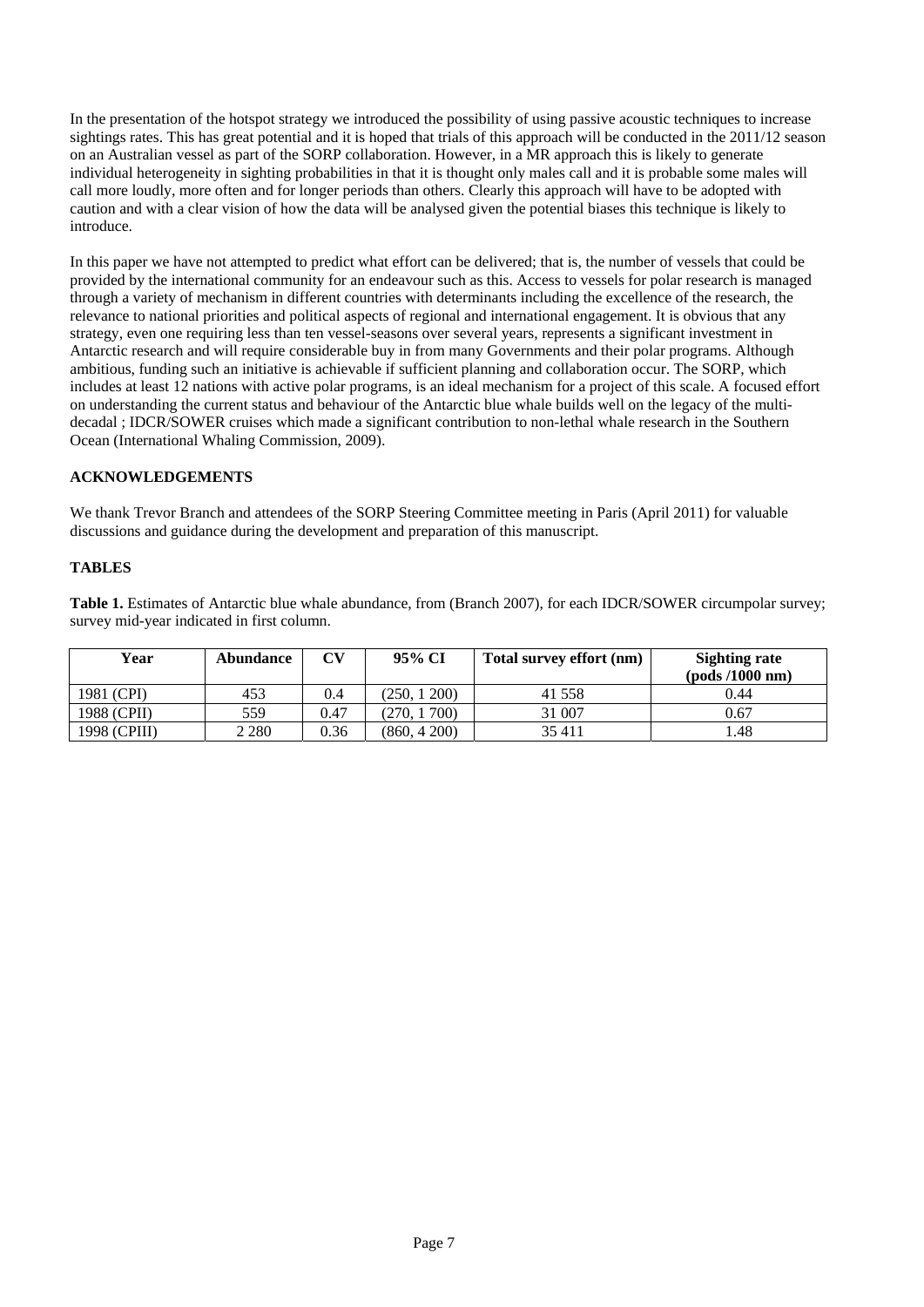#### **FIGURES**



Figure 1. Estimated and projected abundance estimate for Antarctic blue whales. The black lines are population estimates for CPI, CPII and CPIII, respectively (as given in Branch (2007)); dotted black lines are the upper and lower 95% confidence intervals on those estimates, see Table 1 for values. The solid grey line represents projected abundance based on an estimated rate of increase of 8.2% per year from 1998 (Branch 2007) and the associated confidence interval (grey dotted lines).



Figure 2. The estimated CVs for a SOWER-type survey in 2013 as a function of abundance. The relationship is CV = 10.46\*(1/sqrt(abundance)).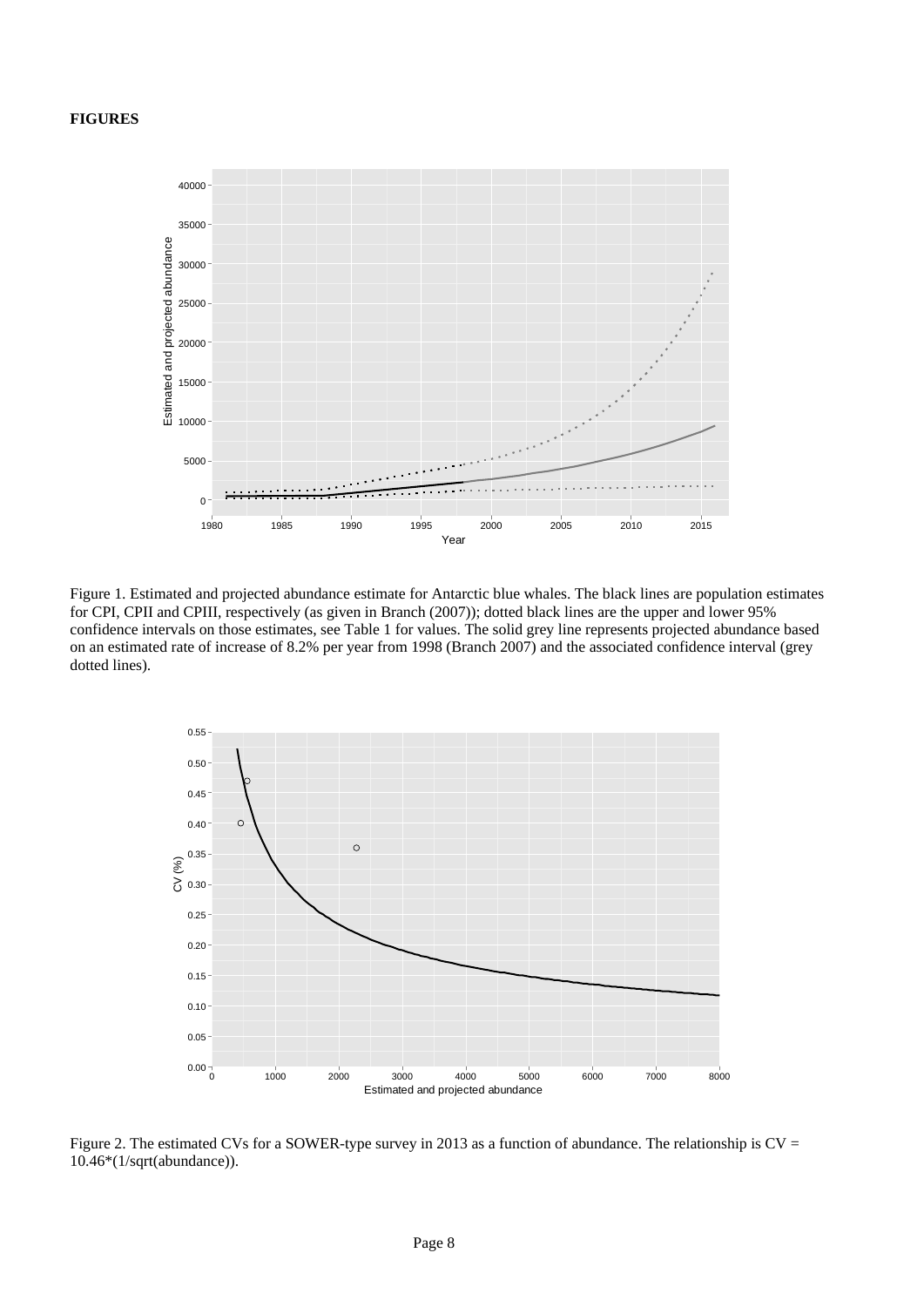

Figure 3. The power to detect a population increase in a 2013 survey using standard IWC-SOWER methods (~35 000 nautical miles of effort, or ~14 vessel seasons).



Figure 4. The effort required (in vessel-seasons) to deliver an abundance estimate with a CV of 0.25 in a 2013/14 IDCR/SOWER-type sightings survey given varying rates of annual population growth since 1998 (CPIII survey).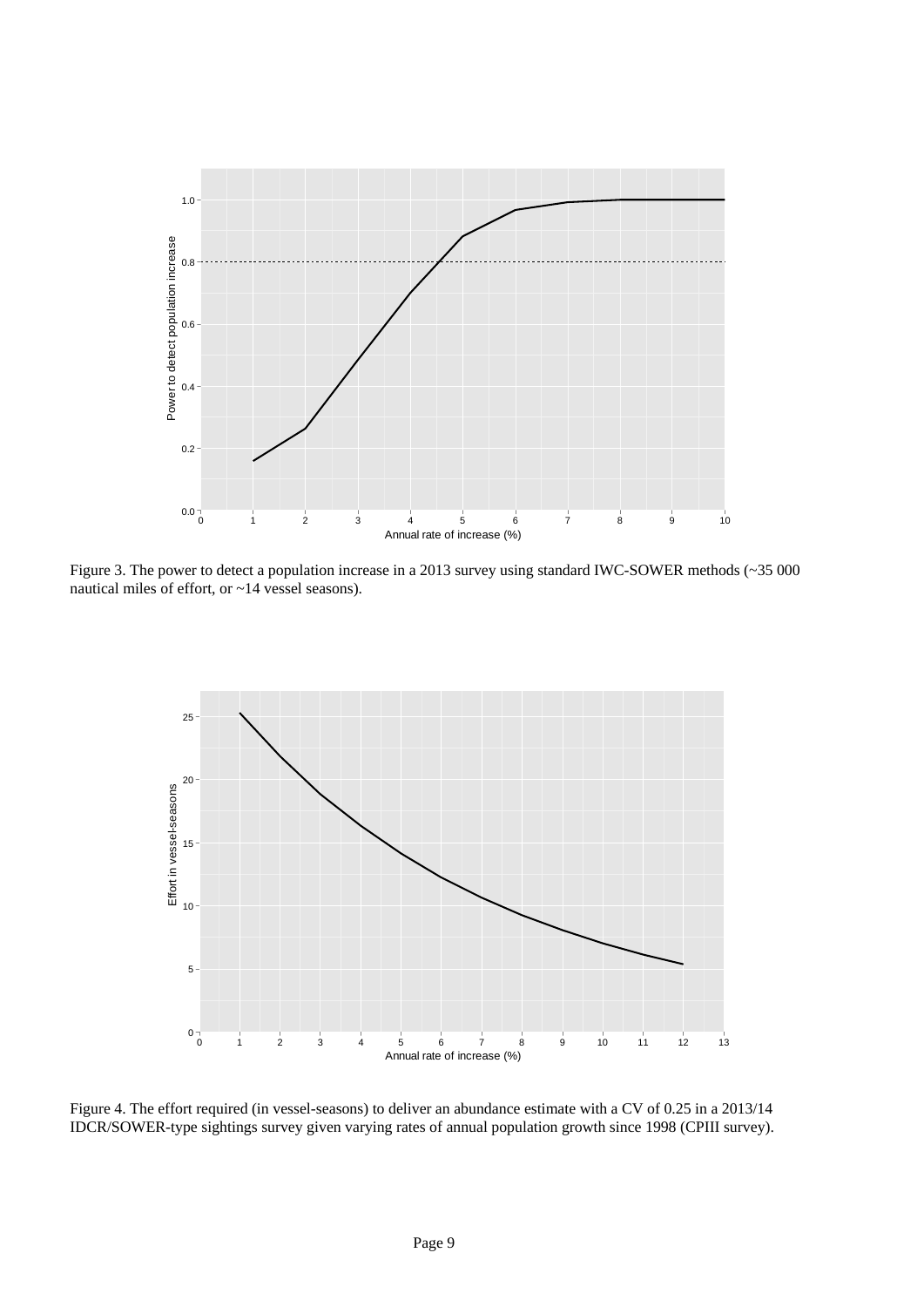

Figure 5. The number of sightings required to deliver an abundance estimate with a CV of 0.25 in a 2013/14 markrecapture survey with varying rates of annual population growth since 1998 (CPIII survey).



Figure 6. Circumpolar encounter rates for Antarctic blue whales, as estimated using a generalised addition model framework at IDCR/SOWER sighting data from 1978/79-2007/08. Actual sightings are presented as dark blue circles with the group size indicated by circle size. Encounter rate estimates are given in numbers of individual whales per 1 000 km of effort. Sea ice data are from 1 February 2011.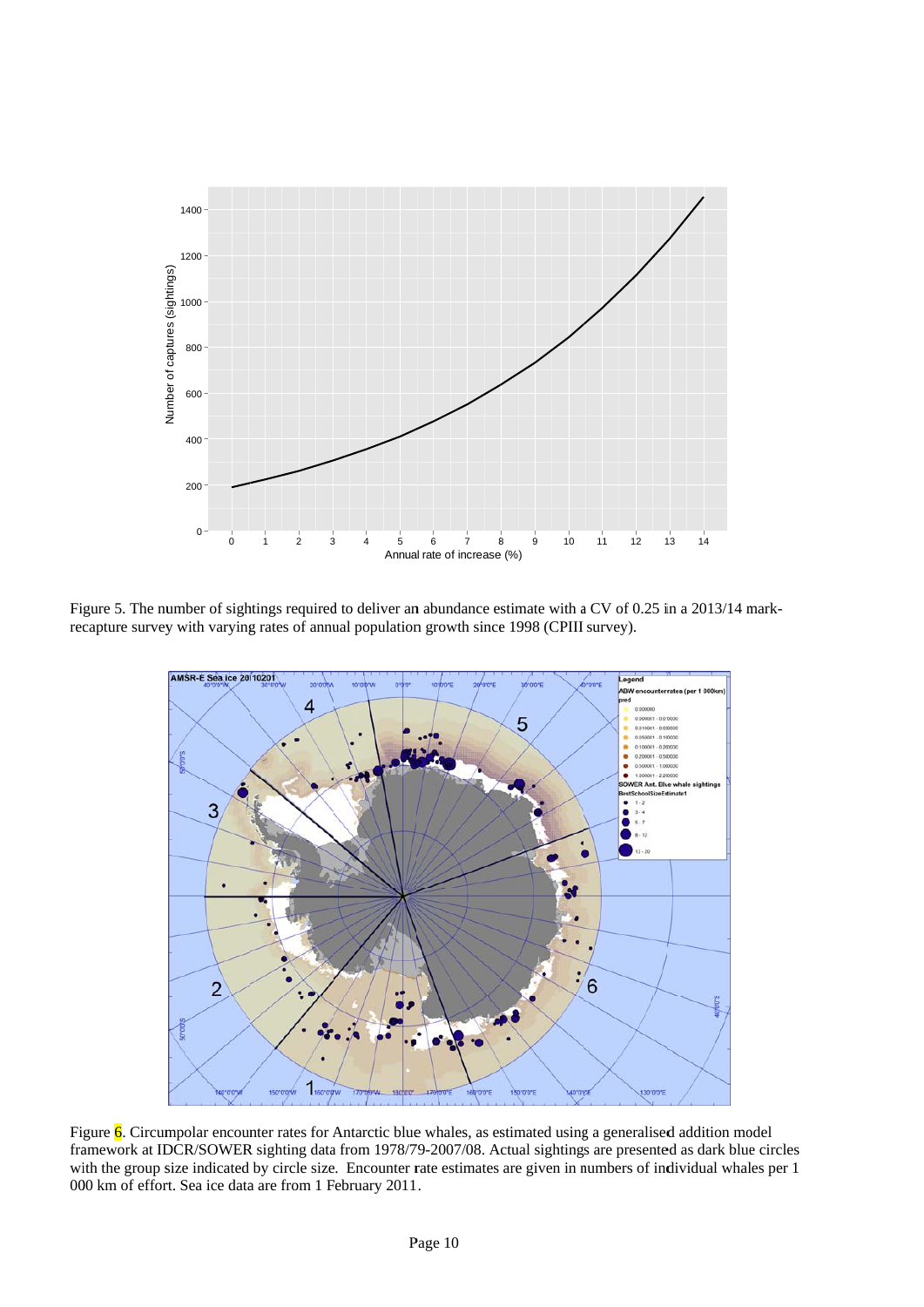#### **APPENDIX A. MARK-RECAPTURE**

From the power calculation we can estimate the CV required for an abundance estimate to provide sufficient power (>0.8) to exclude the null hypothesis of zero population growth since the last Antarctic blue whale abundance estimate in 1998. This CV can be used in a closed mark-recapture scenario to estimate the number of new captures (sightings) required (C) to generate this CV for a specified abundance (N) given M marked animals in the population from a first sampling session.

Chapman (1951) presented a slight modification to the original Petersen mark-recapture equation to provide an unbiased estimate for finite populations such that:

$$
N = \frac{(M+1)(C+1)}{R+1}
$$

and,

Variance of 
$$
N = \frac{(M+1)^2(C+1)(C-R)}{(R+1)^2(R+2)} = \frac{N^2(C-R)}{(C+1)(R+2)}
$$

[Equation A.2]

[Equation A.1]

where R is the number of samples from C that had been marked in the first sampling session. Therefore given

$$
CV of N = \frac{\sqrt{VarN}}{N},
$$

[Equation A.3]

we can use Equations B and C to generate the following equation for CV:

$$
CV = \sqrt{\frac{(C-R)}{(C+1)(R+2)}}
$$

[Equation A.4]

Using Equations A and D we can rearrange and solve for the R, thus providing an equation to calculate the number of recaptures required to produce a specific CV for a known N given a specified number of marked animal in the population (M).

$$
R = \frac{N - M - 2N \cdot CV^2 - 1}{N \cdot CV^2}
$$

[Equation A.5]

By rearrangement of Equation A and values for R, M and N, we can now calculate the number of captures required in a second sampling session to generate N with the specified CV.

It may be that there are two abundance estimates for the same population derived using different techniques such as genetic and photo-ID mark recapture. These two abundance estimates can be combined in a weighted average with the function:

$$
Abund_{weighted} = \frac{\frac{Abund_{1}}{V(Abund_{1})} + \frac{Abund_{2}}{V(Abund_{2})}}{\frac{1}{V(Abund_{1})} + \frac{1}{V(Abund_{2})}}
$$

[Equation A.6]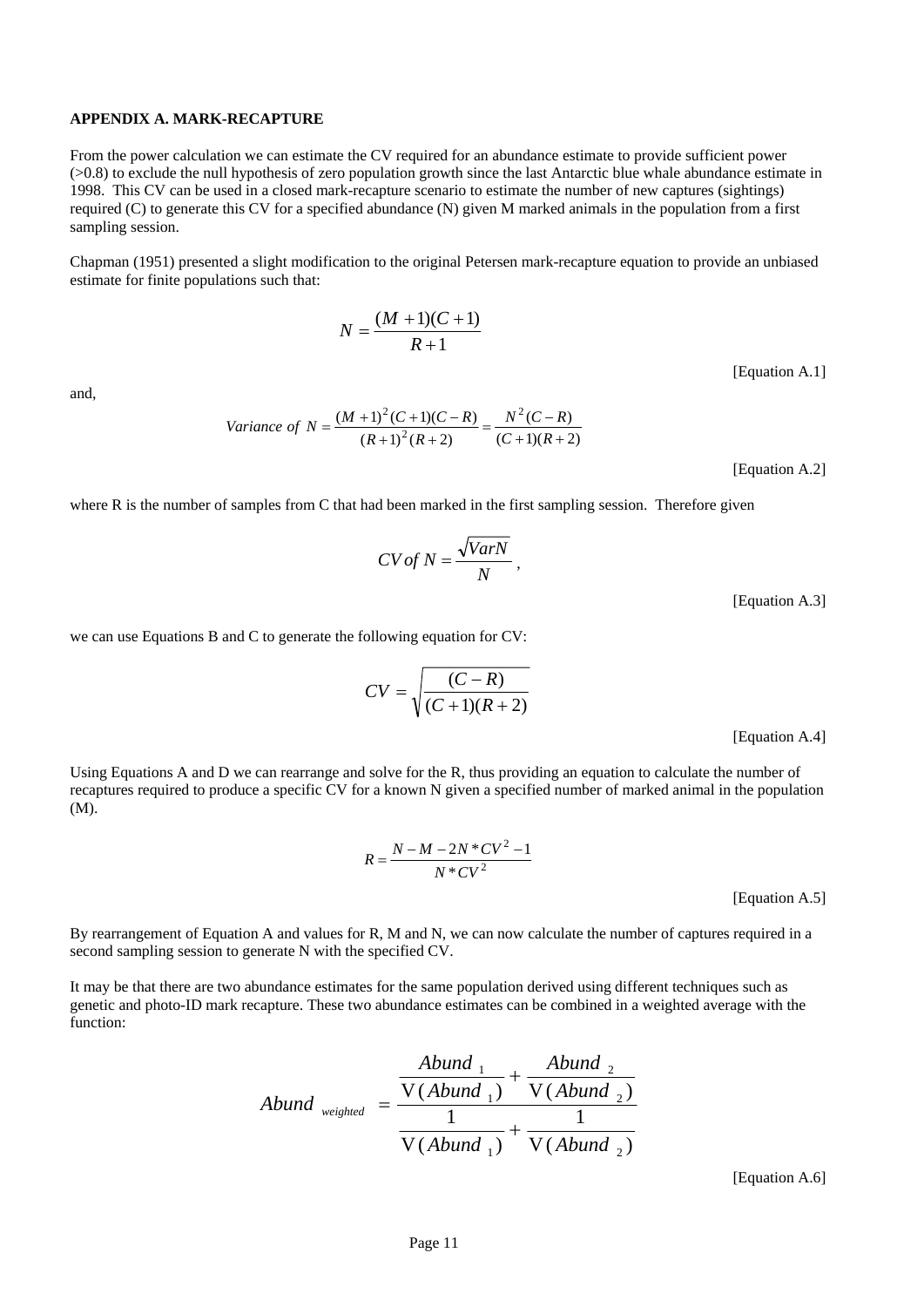where V(Abund<sub>i</sub>) is the variance of the given abundance estimate. The variance of the weighted abundance estimate will be:

$$
Var(Abund_{weighted}) = \frac{1}{\left(\frac{1}{V(Abund_1)} + \frac{1}{V(Abund_2)}\right)}
$$

[Equation A.7]

### **APPENDIX B. MODEL OF CIRCUMPOLAR ENCOUNTER RATE**

If areas with higher sightings rates 'hotspots' can be identified for Antarctic blue whales then targeting these is likely to reduce the effort required to deliver a relatively precise abundance estimate. In Branch 2007, circumpolar encounter rates are reported for IDCR/SOWER CPI as 0.44 pods per 1 000 nm of primary effort (or 0.24 pods per 1 000 km); for CPII as 0.67 pods (or 0.36 pods per 1 000 km); and for CPIII as 1.48 pods per 1 000 nm of effort (or 0.8 pods per 1 000 km). These, however, are circumpolar level estimates and we were seeking more spatially explicit estimates of encounter rates for Antarctic blue whales. Here we describe a relatively simple model of encounter rates for Antarctic blue whales south of 60ºS which can be used to estimate the effort required to deliver sufficient sightings for an effective mark-recapture strategy.

We estimated encounter rate for Antarctic blue whales south of 60°S using all IDCR/SOWER data (i.e., from CPI-CPII and years subsequent up to the 2007/08 survey). Unlike the various circumpolar Antarctic blue whale abundances estimated by Branch *et al.* (2007), we used all IDCR/SOWER sighting effort, not just those appropriate to estimate abundance (see Branch, 2007; Branch *et al.*, 2004). The effort was divided into contiguous segments, and the effort (distance in km) was calculated. Then the number of sightings of Antarctic blue whales within each segment was multiplied by the best group size estimate to derive the total numbers of animals observed. Encounter rate was then estimated as total whales observed divided by the segment length.

We selected a generalised additive model (GAM) framework to describe how encounter rate for Antarctic blue whales varies in the waters south of 60ºS. In modelling the distribution of encounter rate, predictors such as latitude and longitude are a good start. Furthermore, Antarctic blue whales are, often times, observed along the ice edge (foraging for Antarctic krill) (Branch *et al*. 2007) and this information could also be used for prediction. It is expected, however, that latitude will be a reasonable proxy for position relative to an ice edge around the coastline of Antarctica, so latitude was not used. To account for the large amounts of spatial variation that may be present longitudinally, we divided the Southern Ocean in six sectors. These sectors were selected to represent reasonably homogenous oceanic basin and coast line features (at a very big scale, at least); descriptions of each longitudinal sector are given in the table below.

Table B.1. Longitudinal sectors within which encounter rates of Antarctic blue whales were modelled as a function of distance from ice edge.

| <b>Sector</b> | Longitudinal | <b>Description</b>                            |  |
|---------------|--------------|-----------------------------------------------|--|
| number        | extent       |                                               |  |
|               | 160E-140W    | Ross Sea and areas to the north               |  |
|               | 140W-90W     | Amundsen and Bellinghausen Seas               |  |
|               | 90W-50W      | Antarctic Peninsula                           |  |
|               | 50W-10W      | Weddel Sea                                    |  |
|               | 10W-70E      | Haakon VII Sea                                |  |
|               | 70E-160E     | Prydz Bay, Davis Sea and Dumont D'Urville Sea |  |

Each transect segment had latitude and longitude information and a using the 'ice edge' boundary information in the IDCR/SOWER, the distance from each segment and the ice was calculated. Ice boundary data was not available for the 2005/06 and 2006/07 SOWER surveys, so a proxy ice edge was derived using AMSR-E sea ice data for 1 Feb 2006 and 2007, respectively (http://www.iup.uni-bremen.de:8084/amsr/). The ice edge for the satellite sea ice data was defined as the band of concentrations 3-10%.

A separate GAM was fitted to describe encounter rate (total numbers of individuals) as a function of distance from ice edge for each longitudinal sector. Given the large numbers of zero sighting values within the SOWER transect segments, a Tweedie distribution was used. The parameter of the Tweedie distribution was selected after examining randomised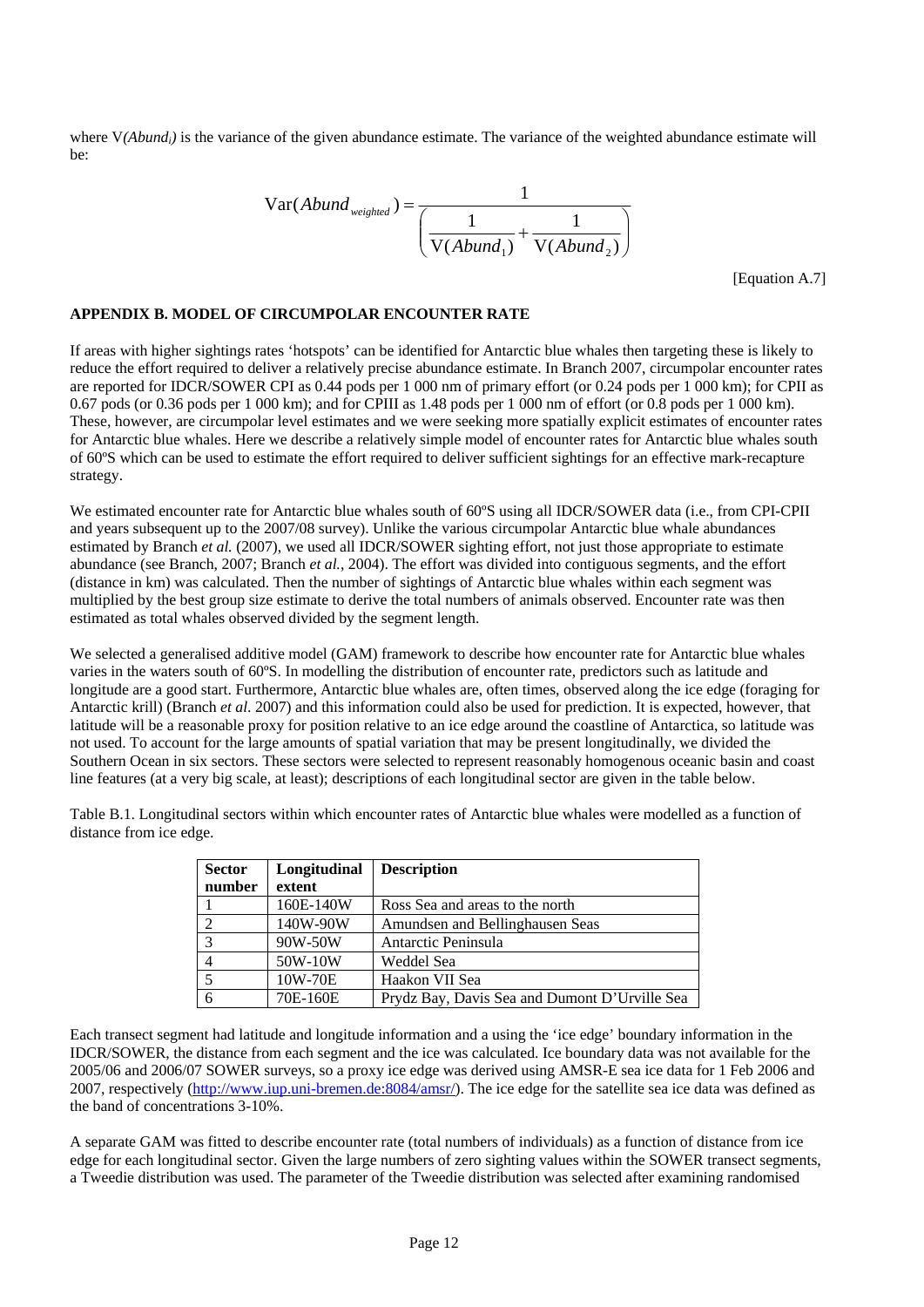quantile residuals (results not shown). The segment length was used as an offset term in the GAM. No attempt was made to make the longitudinal sectors contiguous. These individual GAMs are shown in Figure x.

A prediction grid that covered the circumpolar region up to 60S was produced. 1 February 2011 was selected as a reasonable date from which to derive satellite sea ice data to give 'distance to ice edge' information for each prediction grid point. To be considered a valid prediction grid point, the point had to be in water and not covered by  $>3\%$  ice as of 1 February 2011; areas of sea ice concentration 0-3% are considered areas where a non-ice strengthened vessel might tra averse.



Figure B.1. Shapes of the functional forms for the smoothed covariate 'distance from ice edge' (defined as 3-10% sea ice concentration) for observed SOWER encounter rates (CPI-CPIII and years subsequent to 2007/08 survey). Dashed lines represent 95% Bayesian confidence intervals. Upper left: longitudinal sector 160°E-140°W; upper right: 140°W-90°W; middle left: 90°W-50°W; middle right: 50°W-10°W; lower left: 10°W-70°E; lower right: 70°E-160°E.